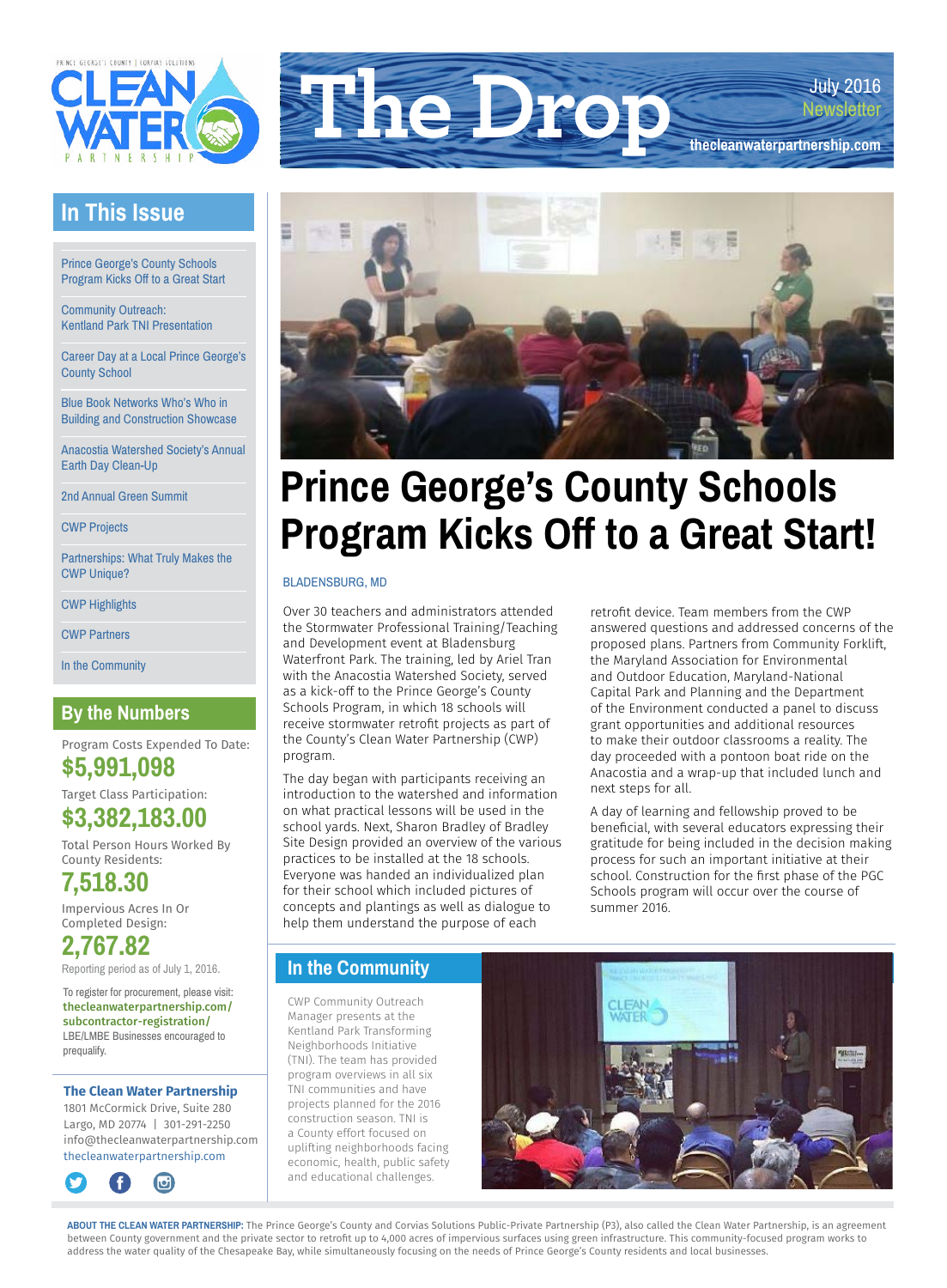**[thecleanwaterpartnership.com](http://thecleanwaterpartnership.com)**

# **The Drop**

## **The CWP Participates in Career Day at a Local Prince George's County School**

### HYATTSVILLE, MD

 In a society filled with impressionable young millennials, aspiring to be doctors, lawyers, firefighters, police officers, and NBA superstars, among other, we thought, how can we possibly get students even remotely interested about stormwater management? Well, just like us, you'd be surprised at how excited they already are!

The Clean Water Partnership recently had the pleasure (and it was truly our pleasure) of participating in career day at Edward M. Felegy Elementary school in Hyattsville, MD, educating students about stormwater runoff and how it's polluting the streams, rivers and lakes in our local communities. We spent an entire afternoon speaking to 2nd and 3rd grade students about innovative methods being used to manage runoff around Prince George's County, while engaging them in a mini handson experiment to help them understand the difference between polluted water, and water that runs through a filtration device—like a Best Management Practice (BMP).

To our surprise, several students were already aware of the damaging effects that trash and other harmful pollutants have on our local waterways—"like the Chesapeake Bay," one child expressed! By the end of the visit, students were excited to discuss how they can play a role in helping to prevent pollution in their communities, and even shared some of their recent drawings of why we shouldn't throw trash down the storm drain.





## **The Blue Book Networks Who's Who in Building and Construction Showcase**

### LANDOVER, MD

Anchored by the largest general contractors and architectural firms in the region, this year marked the second consecutive year that the Clean Water Partnership has participated in the Blue Book Networks Who's Who Showcase at the FedEx Field in Landover, Maryland.

With more than 700 members of the commercial construction industry in attendance (including MWBEs), this event was a great opportunity for local subcontractors, suppliers, manufacturers, and other construction professionals to meet, learn about the newest technology in the industry, and gain more insight about leading projects in the area. CWP team members were thrilled to connect with local, small and minority businesses interested in working on future projects, and educating them about bidding processes for future efforts in Prince George's County.

**ABOUT THE CLEAN WATER PARTNERSHIP:** The Prince George's County and Corvias Solutions Public-Private Partnership (P3), also called the Clean Water Partnership, is an agreement between County government and the private sector to retrofit up to 4,000 acres of impervious surfaces using green infrastructure. This community-focused program works to address the water quality of the Chesapeake Bay, while simultaneously focusing on the needs of Prince George's County residents and local businesses.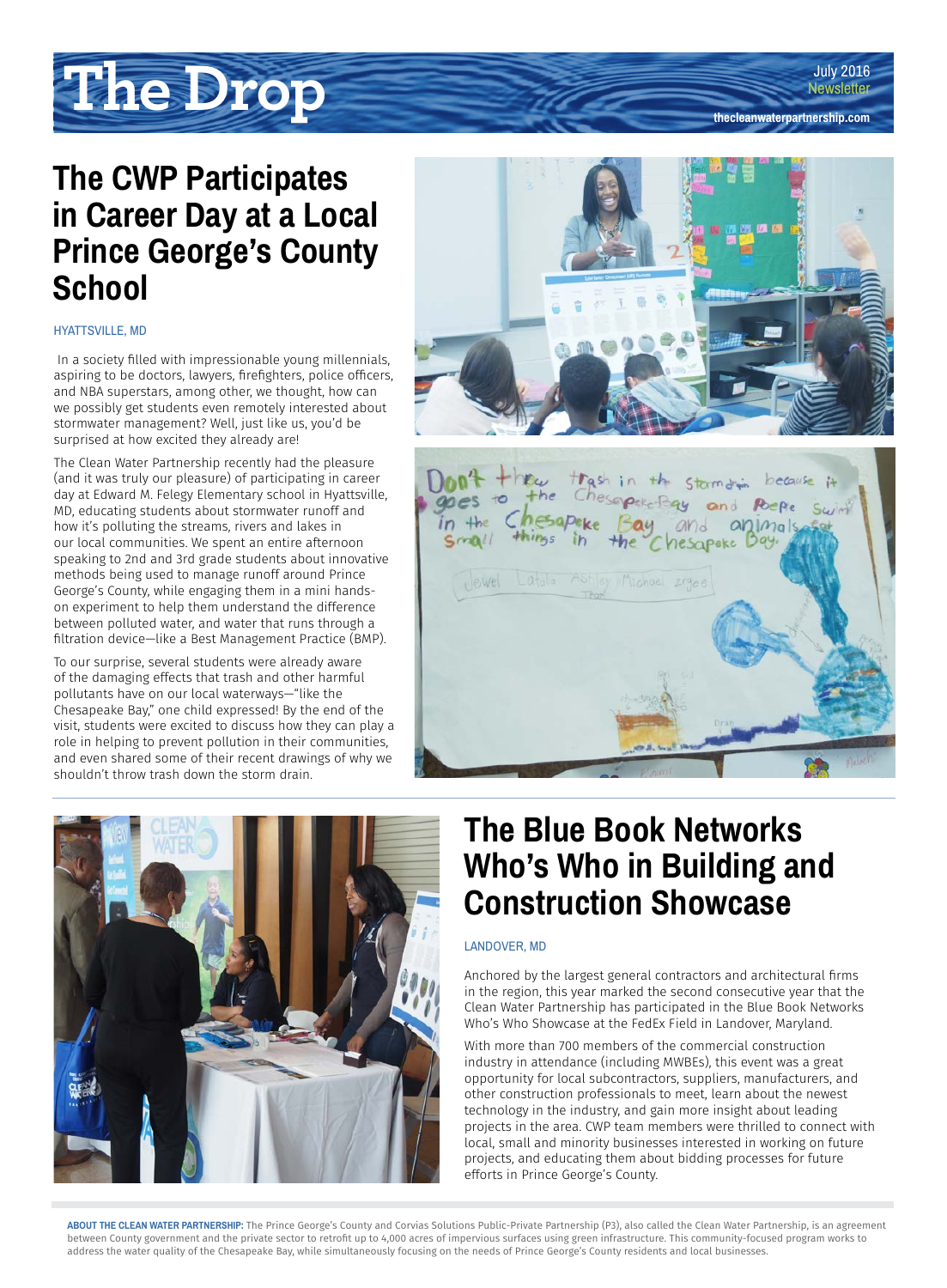# **The Drop the Change of The Drop the Change of The Change of The Change of The Change of The Change of The Change of The Change of The Change of The Change of The Change of The Change of The Change of The Change of The**



### **Anacostia Watershed Society's Annual Earth Day Clean-Up**

### RIVERDALE, MD

It was a beautiful day in Prince George's County—or so we thought! Clouds and rain met us bright and early as we arrived on scene at Riverdale Park for the AWS annual Earth Day Clean-up. The Clean Water Partnership (CWP) team, along with friends from Low Impact Development Center and Soltesz, joined over 1900 volunteers in the County to clean water ways, streams and parks in efforts to bring the Anacostia River one step closer to becoming swimmable and fishable. Amongst the many items collected were bottles, clothing, styrofoam cups and tires. The gloomy weather couldn't keep even the youngest volunteers down, as members from the team brought their children along for a piece of the action.

Thanks to the Prince George's County's Green Schools initiative, students have become



eager to participate in environmentally friendly volunteer activities and to share those experiences with their families. County-wide, volunteers removed 48,025 pounds of trash and logged over 7,000 hours. The CWP is looking forward to participating in this annual event with AWS and other environmental stewards in the County.



### **Prince George's County 2nd Annual Green Summit**

#### COLLEGE PARK, MD

What is a County to do when they are number 1 in the State for keeping trash out of its landfill, and in second place for recycling? Its, easy—they celebrate! This May, the County's Department of the Environment (DoE) held its Annual Green Summit. Utilizing space at the beautiful University of Maryland, DoE team members welcomed over 200 guests to a fun-filled day of environmental learning and exploring. The Clean Water Partnership (CWP) shared information on the Alternative Compliance Program and provided information about the upcoming business opportunities.

### **SPECIES**

Over the next three years, the CWP will plan, design and construct green infrastructure retrofits across 2,000 acres of impervious surfaces in Prince George's County. Here are some of our most recent projects.



Completed Bioretention facility at Kettering Baptist Church.



Innovative combination of an infiltration trench over permeable pavers at the Forestville New Redeemer Baptist Church.



Micro-Bioretention and landscape planting at Community Temple Church in Cheverly, Maryland.

**ABOUT THE CLEAN WATER PARTNERSHIP:** The Prince George's County and Corvias Solutions Public-Private Partnership (P3), also called the Clean Water Partnership, is an agreement between County government and the private sector to retrofit up to 4,000 acres of impervious surfaces using green infrastructure. This community-focused program works to address the water quality of the Chesapeake Bay, while simultaneously focusing on the needs of Prince George's County residents and local businesses.